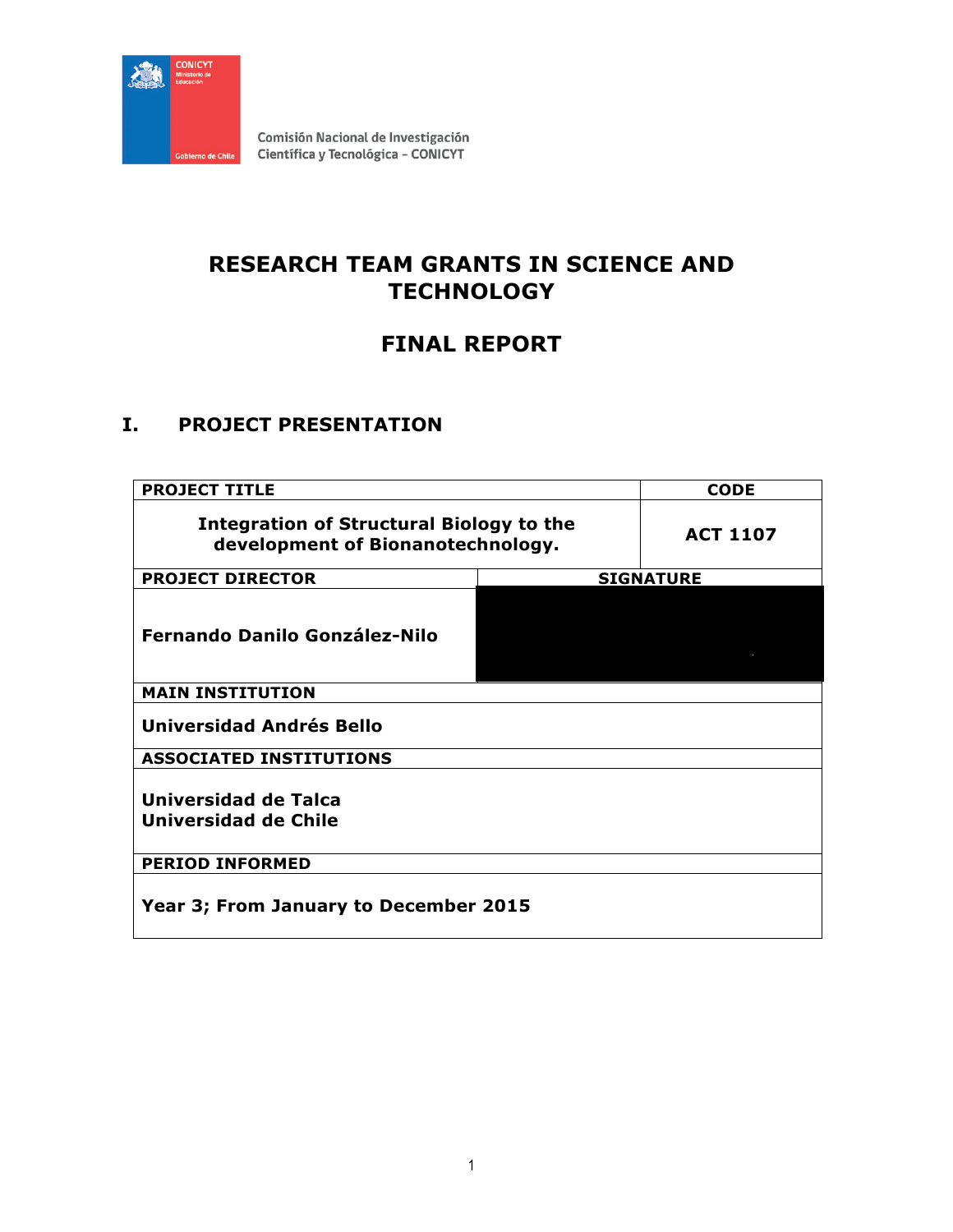

# **a) Main researchers' information**

| <b>MAIN RESEARCHER</b>                              | <b>SIGNATURE</b>          |
|-----------------------------------------------------|---------------------------|
| <b>Fernando Danilo González Nilo</b>                |                           |
| <b>WORKING ADDRESS</b>                              | <b>EMAIL</b>              |
| Avenida República Nº 239, Santiago,<br><b>Chile</b> | fernando.gonzalez@unab.cl |

| <b>MAIN RESEARCHER</b>              | <b>SIGNATURE</b>  |
|-------------------------------------|-------------------|
|                                     |                   |
|                                     |                   |
| Walter Manuel Orellana Muñoz        |                   |
|                                     |                   |
|                                     |                   |
| <b>WORKING ADDRESS</b>              | <b>EMAIL</b>      |
|                                     |                   |
| Avenida República Nº 220, Santiago, | worellana@unab.cl |
| <b>Chile</b>                        |                   |
|                                     |                   |

| <b>MAIN RESEARCHER</b>       | <b>SIGNATURE</b> |
|------------------------------|------------------|
| <b>Tomas Pérez Acle</b>      |                  |
| <b>WORKING ADDRESS</b>       | <b>EMAIL</b>     |
| Avda. Zañartu Nº 1482, Ñuñoa | tomas@dlab.cl    |

| <b>MAIN RESEARCHER</b>          | <b>SIGNATURE</b>   |
|---------------------------------|--------------------|
| Ricardo Mauricio Cabrera Paucar |                    |
| <b>WORKING ADDRESS</b>          | <b>EMAIL</b>       |
| Las Palmeras Nº 3425, Nuñoa     | ricabrer@uchile.cl |

| <b>MAIN RESEARCHER</b> | <b>SIGNATURE</b>   |
|------------------------|--------------------|
| Leonardo Silva Santos  |                    |
| <b>WORKING ADDRESS</b> | <b>EMAIL</b>       |
| Avenida Lircay s/n     | Issantos@utalca.cl |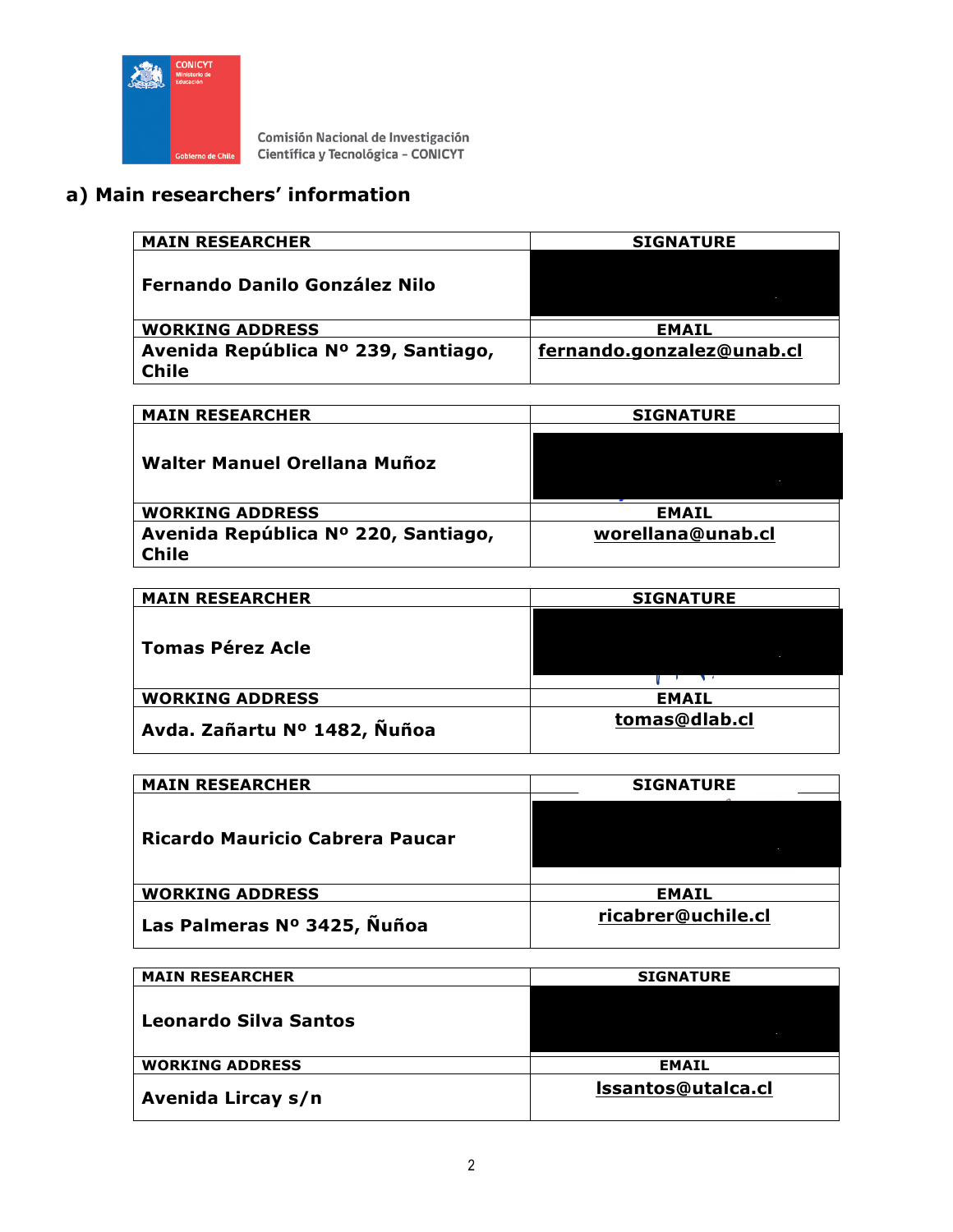

### **RESUMEN EJECUTIVO**

Este proyecto constituye un esfuerzo multidisciplinario para estudiar aspectos fundamentales y aplicados de sistemas bionanotecnológicos mediante el uso tanto de herramientas, así como de conceptos importados desde la Biología Estructural y otras disciplinas científicas. El logro de esta integración es una tarea compleja que requiere la fusión de un un amplio número de áreas de especialización, representadas por las líneas de investigación de cada uno de investigadores los investigadores principales. Al finalizar este proyecto, estamos orgullosos de ofrecer nuevas herramientas así como nuevos conocimientos, útiles para el desarrollo de la bionanotecnología, la biología estructural, así como decenas de nuevos científicos y estudiantes entrenados en estas materias.

Nuestros esfuerzos de investigación incluyeron aspectos teóricos y experimentales. Por un lado, se trabajó en el desarrollo de métodos de vanguardia para la síntesis de nanopartículas, en el uso de proteínas y bacterias como biorreactores, así como en el uso métodos sintéticos de química orgánica. Por otro lado, hemos ampliado las aplicaciones tecnológicas de la interacción de dendrímeros con diferentes ligandos (incluyendo ADN y péptidos). Asimismo, hemos probado el uso de "proteínas sintéticas" como herramientas de transfección de ADN. Además, hemos desarrollado nuevos métodos para la generación de nanointerfaces de bio-silicio. Estas interfaces, nos han permitido la integración de un canal de iones, creando las bases para la generación de nanosensores moleculares.

Dada la importancia del desarrollo de la Biología Estructural para este proyecto, dimos pasos importantes para estudiar la estructura y función de proteínas, implementando métodos para su expresión, cristalización, y caracterización termodinámica. Entre las diferentes proteínas estudiadas destacan enzimas redox, canales iónicos, canales de connexina y factores de transcripción. Desde el punto de vista teórico, integramos diversos métodos de simulación molecular para caracterizar nanomateriales y su interacción con biomoléculas tales como proteínas, ADN y fosfolípidos. De este modo, utilizamos diversos nanomateriales como sistemas modelo para estudios experimentales y teóricos, cubriendo nanopartículas metálicas, dendrímeros, nanocompuestos y nanotubos de carbono, entre otros. Resulta importante destacar que varios de estos estudios derivaron tanto en la generación de conocimiento fundamental, así como en aplicaciones en biotecnología, cumpliendo de esta forma el objetivo central de nuestro proyecto. De esta forma, hemos abierto un nicho fructífero para la aplicación de una amplia gama de técnicas de biología estructural para el diseño de nuevos sistemas bionanotecnológicos.

Todos estos esfuerzos se tradujeron en la publicación de 49 artículos en revistas ISI, así como 9 solicitudes de patentes. En nuestra opinión, estos logros revelan tanto el alto nivel, así como el alcance internacional del fruto de nuestra investigación científica y tecnológica.

En lo que respecta a la generación de capital humano avanzado, 32 tesis se desarrollaron bajo la dirección del equipo de investigación, principalmente de estudiantes de postgrado. Es importante destacar que el entrenamiento de estos estudiantes nos permitió generar fuentes de colaboración e integración entre nuestros equipos de investgación científica, generando 3 publicaciones ISI colaborativas.

Las redes nacionales e internacionales de cooperación aportadas por cada uno de los investigadores de este proyecto fueron fortalecidas a través de la organización de eventos, incluyendo 4 Cursos y 4 Talleres, 10 visitas al extranjero, y mediante la participación de nuestros investigadores en 4 proyectos internacionales de I+D. En el ámbito local, nuestro proyecto sirvió como plataforma para la adquisición de nuevo equipamiento a través del programa FONDEQUIP, permitiéndonos la apertura de nuevas líneas de investigación y aumentando nuestra competitividad. Dado que estos equipos están destinados al apoyo de la investigación colaborativa, su adquisición y puesta en marcha revela nuestro compromiso de fomentar la investigación científica nacional sobre la base de los nuevos conceptos y herramientas aportatas por nuestro proyecto.

Con el fin de llegar a diferentes públicos de la sociedad nacional e internacional, nuestros investigadores han participado activamente en diversas actividades de difusión tales como la "XI Bienal de Artes mediales", "1000 Científicos 1000 Aulas", así como eventos internacionales tales como el 7º Foro Mundial de la Ciencia de la UNESCO.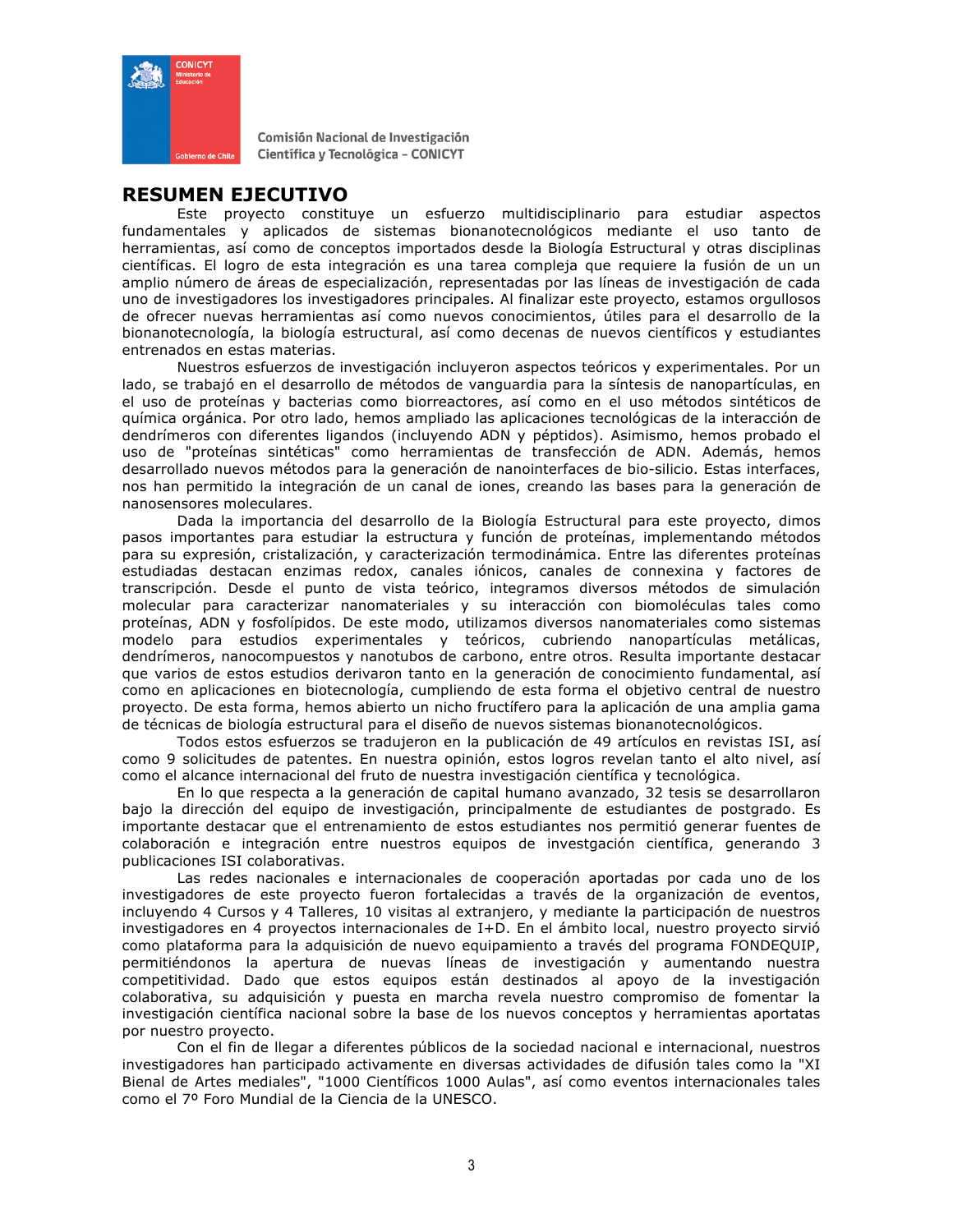

# **II. EXECUTIVE SUMMARY**

This project constitutes a multidisciplinary effort to study fundamental and applied aspects of bionanotechnolgical systems through the use of tools and concepts brought from Structural Biology and other disciplines. Achieving such an integration was a complex task that required to coalesce a broad number of expertises, represented by the research lines lead by the main investigators. At the end of this project we are proud to deliver novel and useful knowledge within the fields of bionanotechnology and structural biology, as well as tenths of new trained scientists.

Our initiatives involved both experimental and theoretical studies. On one hand, we worked on forefront methods for the synthesis of nanoparticles, by the use of proteins and bacteria as bioreactors, and also the use of organic synthetic chemistry. Also, we expanded the applications of the interaction of dendrimers with different ligands (including DNA and peptides). Noteworthy, we developed the use of "synthetic proteins" as DNA transfection tools. Additionally, novel silicon-lipid nanointerfaces were developed that, together with an ion channel, could perform as a nanosensor when connected to a circuit. Also, since we gave importance to the research on structural biology, studies on proteins structure, function and production deserved high dedication. On the other hand, from the theoretical point of view, we used different molecular simulation methods to analyze nanomaterials and their interaction with biomolecules such as proteins and DNA.

The nanomaterials used as model systems for experimental and theoretical studies covered metal nanoparticles, dendrimers, nanocomposites and carbon nanotubes. Among the different proteins studied are redox enzymes, ion channels, connexins and transcription factors, deserved a long standing attention during the project, and even the generation of new research objectives (most of them clustered under obj. 10). Several of them known applications in biotechnology. The accomplishment of our objectives allowed us to find a fruitful niche for the application of a diverse array of structural biology techniques for the design of novel nanobiosystems.

All these efforts translated into almost 50 papers in ISI journals with high impact factors including ACS Nano (IF 12.881) and ACS Catalysis (IF 9.312) and 9 patent applications. In our opinion, these achievements reveal both the high-level and international scope of our scientific and technological research. In regard to human capital generation, 32 theses have been developed under the direction of the research team, mainly from posgraduated students. These work also served in several instances for the integration among the research lines by means of co-tutoring students.

The existing international cooperation networks were strengthen through different means, such as the organization of international events (4 Courses and 4 Workshops) 10 visit abroad, participation in 4 International R&D projects. At the national level, our project also served as platform for acquisition of major equipment from the national competition FONDEQUIP. Since this equipment are intended for collaborative research, including these initiatives under the umbrella of our project, reveals our commitment to foster national scientific research on structural biology and bionanotechnology. In order to reach different audiences of the national and international society, our researchers actively participated in communication activities such as the."XI Bienal de Artes Mediales" and "1000 Cientificos 1000 Aulas", as well as international events such 7th UNESCO World Science Forum.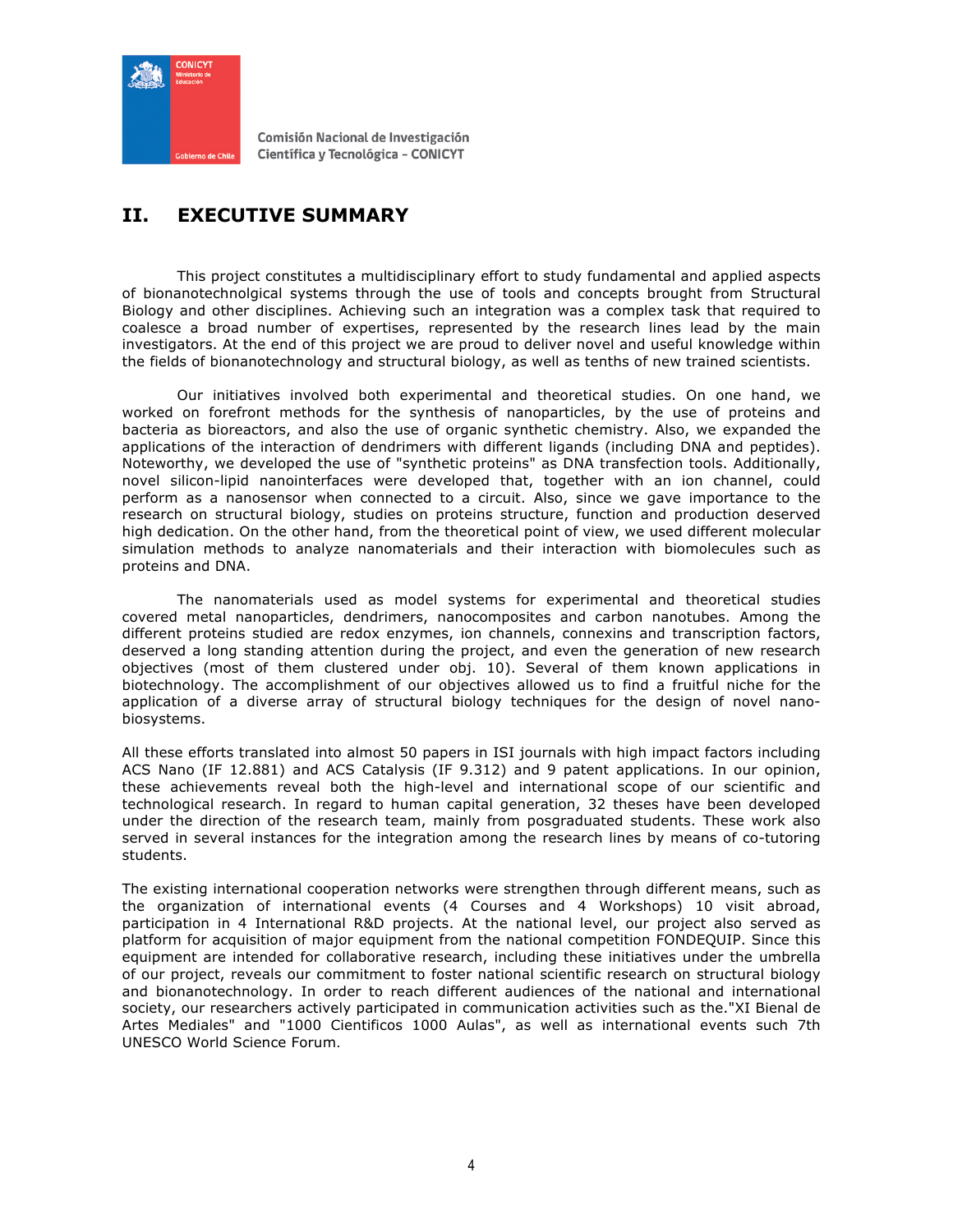

# **III. ACTIVITIES**

### **Objective 1: Structural Biology of Biomineralization Nanoreactors.**

From the beginning of the project, the concept of a reactor for metallic nanoparticles and quantum dots production was advantageously expanded from the protein shell mechanism provided by ferritin to the bacterial synthesis processes.

In the third year of the project Dr. Yévenes conducted a research stay in the laboratory of Dr. Ehmke Pohl, Durham University (supported by Pontificia Universidad Católica de Chile) to prepare crystals of a mutant form of ferritin from *Chlorobium tepidum* **[Act 1]**. Although it was not possible to get useful diffraction patterns to determine the structure, this mutant presented interesting properties in nanoparticle synthesis (ongoing research). It is worth to acknowledge the production of an article in collaboration with Dr. González-Nilo about the interaction of PAMAM G4 and human L-chain ferritin (Camarada et al. 2015, Phys. Chem. Chem. Phys. doi: 10.1039/c5cp02594j), and a theoretical study of the properties of *Pyrococcus furiosus* ferritin, that was presented in the Annual Meeting of the Biochemistry and Molecular Biology Society 2015.

Regarding the use of bacteria as reactor for Quantum dots synthesis, we previously reported the effect of different sulfur sources on the biosynthesis of fluorescent nanoparticles, the metabolic analysis of *E. coli* cells synthesizing CdS quantum dots, and the purification and characterization of the produced NPs. During the last year we completed **[Act 2]** by studying the production of fluorescent nanoparticles by *T. thioxidans* in minimal media amended with sulfur. Different factors were evaluated such as growth media, pH, time, presence of phosphate, etc) in order to improve the conditions for the production of NPs. The chemical and structural characterization of the NPs produced by acidophilic bacteria was performed by DLS, spectroscopy (absorbance and emission spectra) and TEM.

### **Objective 2: Bioeletrochemical Devices.**

Although the original proposal involved the immobilization of redox enzymes on nano-structured systems, we paid much attention to the production and structural characterization of two different Cu-oxidases (laccase and hemocyanin) that have been proposed as electron transfer catalysts in electrochemical devices.

To accomplish **[Act 3]** the ABTS complexes of laccase-α and mutants were generated by comparative modelling followed by molecular dynamics and ligand docking. The wild-type enzyme was expressed in the supernatant of *S. cerevisiae* cultures induced with galactose. Initial low expression levels were optimized 25 fold by changes in the culture media. The enzyme was partially purified using hydrophobic interaction chromatography, obtaining an increase of 480-fold in specific activity. This work was produced by a Master thesis.

The phenoloxydase activity of Hemocyanins has been used recently in an electrochemical sensing platform along with gold nanoparticles (Yang et al, 10.1039/C3AY40654G). According to **[Act 4]**, we purified and studied the properties of hemocyanins from chilean tarantulas *Euathlus condorito* and *Grammostola rosea*, in order to establish their use in such applications. Both hemocyanins presented a phenol-oxidase activity induced by low concentrations of SDS *in vitro*. Using dopamine as the substrate, the reaction was found to be dependent on a divalent cation such as  $Ca^{+2}$  o Mg<sup>+2</sup>.

### **Objective 3: Biospecific targeting.**

This objective has been not complete. That goal requires an infrastructure and expertise that is still not installed in Chile. The use of antibody has been explored by other groups in the word, for this reason we beginning to explore the use of aptamers, with the objective to find a new approach and potential IP. Unfortunately, this field has too much IP restriction and we do not have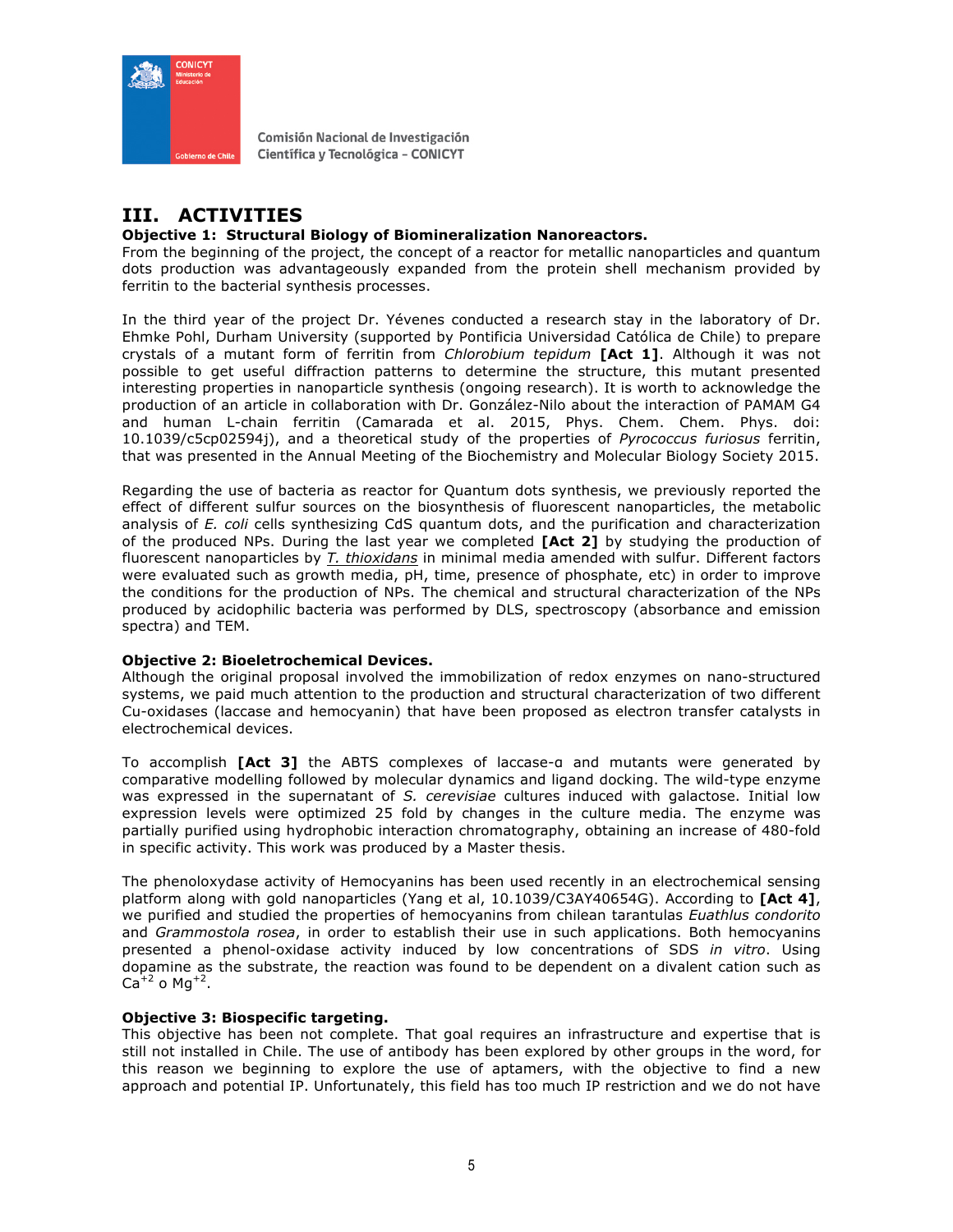

enough experts to reach that goal successfully, at the same time this project do not have enough budget to support that initiative.

#### **Objective 4: Synthetic protein development:**

Generation of synthetic proteins based on "smart polymers" for controlled drug (DNA/RNA-like and small molecules) delivery.

Synthetic protein is an approach that mimics the structural properties of proteins to interact with DNA fragments, using as a support dendrimers functionalized with a mixture of amino acids. To design the best combination of this amino acids, we used an approach described in Marquez-Miranda et al, PLOS One, 2015<sup>1</sup>. As a result of this approach, we have molecularly designed a new dendrimer with a combination of amino acid residues as terminal end-groups. This new dendrimer was synthesized by FCR-UNAB and then, tested in *in-vitro* cell cultures as a transfection reagent. The efficiency and cytotoxicity of this dendrimer have shown to be better than commercial reagents, like Lipofectamine 2000 and 3000 and dendrimer-based Superfect. Our experimental results have been recently successfully validated in Fraunhofer Institute IME, Germany. The intellectual property of this system is currently under revision. This system is the first transfection reagent designed, synthesized and tested in Chile. We expect to refine this new product and commercialize it with the support of Fraunhofer Institute IME Germany, Fraunhofer Chile Research and UNAB.

The synthesis of Megamers **[Act 7]** based on PAMAM showed to be a great alternative to classic PAMAM dendrimers. In-situ studies of dendrimers with water contaminants were published. This study reported the photophysical behavior of PAMAM-G0 in the presence of Cu(II) and Zn(II) ions in aqueous solutions. Theoretical and experimental results confirmed the presence of a strong covalent metal–ligand interaction between PAMAM-G0 and copper ion that favored the formation of a ligand–metal charge transfer band coordination complex. This work was published in J. of Luminescence 2015. Furthermore, we synthesized different PAMAM-G4 and G5 derivatives in order to prove their interaction with uranium and their effect on the viability of red blood cells in vitro **[Act 8, 10]**. In this work, we proved the effectiveness of the selected dendrimers in an animal model of acute uranium intoxication. The dendrimer PAMAM G4-Lys-Fmoc-Cbz demonstrated the ability to chelate the uranyl ion in vivo, improving the biochemical and histopathologic features caused by acute intoxication with uranium. This work was published in Molecules 2015. We also reported an study based on small molecules on the molecular structure and electrochemical behavior of a series of methoxylated 20-hydroxychalcones, whose antitumor activity has been previously described **[Act 8, 10]**. A direct relation among the substitution pattern on rings A and B, the strength of the IHBs and the reduction potentials was found. The results showed the importance of the methoxy-substitution pattern on the IHB and redox properties of these compounds. Our findings have potential implications in the design of antitumor chalcones. This work was published in RCS Advances 2015.

Regarding the formation of new high-density dendrimers, we explored a cationic pre-catalyst, methallyl 2-pyridine-4,7-dimethoxybenzimidazole nickel, to produce new functionalized dendrimers by dimerization to 1-butene. This work was published in a high impact factor ISI magazine (ACS Catalysis) and according to it, a new postdoc associate joined our group (UTALCA) to develop new catalysts in the synthesis PAMAM-Polymer nanocompounds.

#### *Thermodynamic characterization of PANAM complex with biologically active molecules using isothermal microcalorimetry.*

Since the microcalorimeter (FONDEQUIP EQM140174) was just installed a month ago, the experiments regarding to the study of the complex formation between dendrimers and nucleic acids have been not implemented yet **[Act 12]**. Instead, we have implemented an alternative method to determine indirectly dendrimer-DNA affinity. To this end, we considered the fact that the complexation can be studied by following the fluorescence quenching of DNA. Our results show that all the dendrimers are able to generate complexes with DNA, at a ratio of 10:1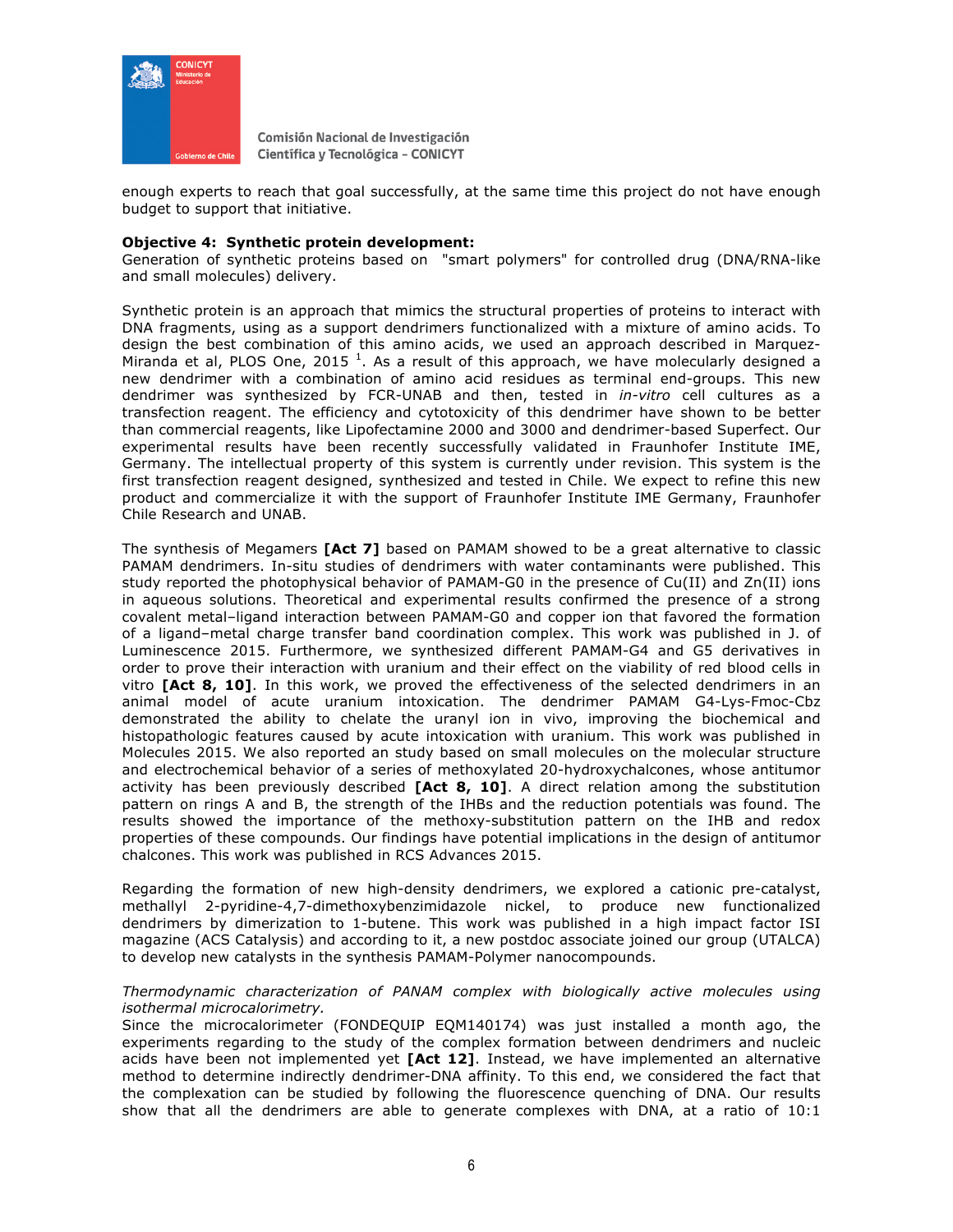

weight/weight. These kind of assays resulted very useful to determine in a straightforward way the ability of dendrimers to form complexes with DNA.

#### *Characterization of PAMAM-DNA, PAMAM-Peptides and PAMAM-Antibiotic complexes:*

During the last year, we identified the most frequent residues in the Protein-DNA interaction complexes **[Act 11]**. This information was used to suggest new functionalizations for the chemical synthesis of dendrimers. These results were published in an ISI article (Biomimetics: From Bioinformatics to Rational Design of Dendrimers as Gene Carriers). From this study, and in collaboration with Fraunhofer Chile, the chemical synthesis of new dendrimers with aminoacids was carried out. Our results demonstrated that these new prototypes are very promissory, due to their higher efficiency compared to commercial products, such as Superfect and Lipofectamine.

#### **Objective 5: Molecular nanosensornig systems:**

Studies on the biophysical properties governing the interactions between inorganic surfaces and polysaccharides, biological membranes and G-protein coupled receptors

Relying on our technological achievement to create novel nano-interfaces (see objective 6), we moved towards the creation of nano-sensors **[Act 15]**. To do so, we decided to embed an ion channel in the DPPC membrane that belongs to our nano-interface: we selected the gramicidin protein. This protein, when folded as an alpha-helix bundle within a biological membrane, produces a non-selective cation channel. Once inserted in the membrane, we created a circuit capable to produce a potential difference controlled by an oscilloscope between the membrane and the  $SiO<sub>2</sub>$  surface. Importantly, our design (which is in the process to be submitted to a PCT patent application) considered that the nano-interface will perform as a condenser. Therefore, any ionic movement through the ion channel will be affected by the discharge rate of the condenser (the tau characteristic time of discharge), producing a current difference between the input and the output current. This current difference could be used to calibrate our sensor. Despite further studies are necessary to calibrate this device and/or to prove the ability of using other proteins such as GPCRs, due to the finalization of this project, they will remain out of the scope of this project.

#### **Objective 6: Bio-silicon interfaces:**

Studies on signal transduction from protein-ligand binding events towards electronic devices through SiO2 surfaces.

During the execution of this project, we intended to get insights on the experimental and theoretical foundations that will allow us to eventually, design novel nano-sensors **[Act 15]**. In this context, we successfully developed nano-interfaces composed by inorganic  $SiO<sub>2</sub>$  surfaces used to support biological membranes formed by DPPC. In doing so, we created a novel method to develop synthetic membranes supported on  $SiO<sub>2</sub>$  substrates and using chitosan as hydrating mattress (Retamal, Cisternas et al. 2014). Due to the novelty of our method and its implications for future developments related to nano-sensors technology, we submitted a provisional patent (Volkmann, Perez-Acle et al. 2014). Denoting its importance to the field, this contribution has been highlighted by both specialized and general audience media (Bardi 2014, USANews 2014).

#### **Objective 7: Structural and electronic characterization of the interaction of biomolecules with surfaces and nanocomposites by theoretical methods.**

Use of multiscale QM-MM theoretical methods for the study of binding and electron transfer properties of nanostructured materials such as SIC and TIO2 and carbon nanotubes.

In the Original Proposal (Objective 7) we planned to study the interaction of biomolecules with surfaces and nanostructures by first-principles theoretical methods. However, in the last Annual Activity Plan, we committed to finish three lines of research: (1) The functionalization of carbon nanotubes with porphyrins chromophores, (2) the characterization of the hydrogenated SiC(001) surface, and (3) The characterization of nanoporous graphene as membranes for water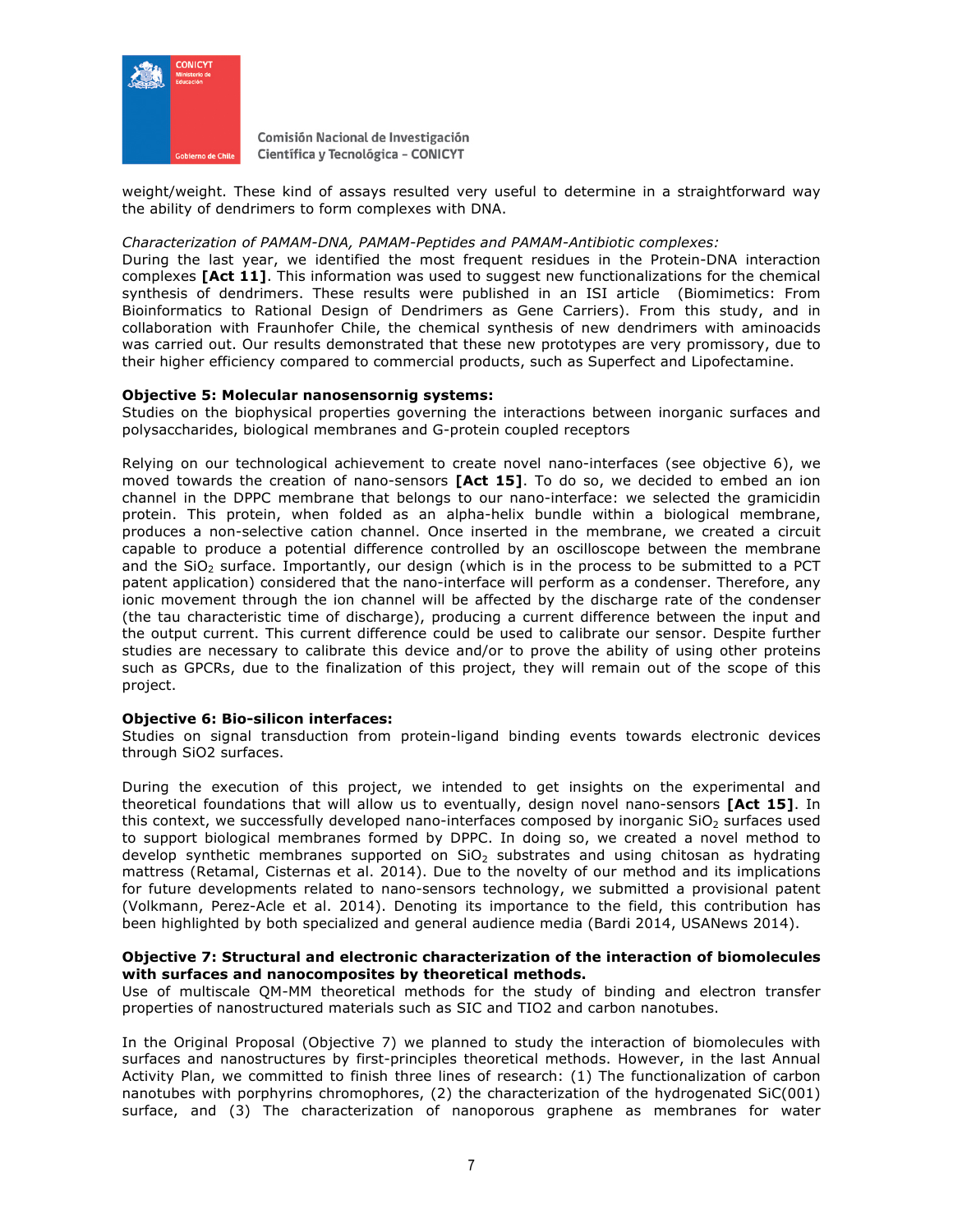

desalination. Additionally (4), we committed to finish a work in collaboration with the postdoctoral researcher Germán Miño on the characterization of Hv1 proton channels using ab-initio molecular dynamic simulations. All four commitments were accomplished during the last period. For the line (1) we published two articles, one in the Journal of Material Science and the other in *Chemical Physics Letters*. For the line (2) we published one article in *Applied Surface Science*. The line (3), which was not in the original proposal, was the thesis project of the undergraduate student Raúl Guerrero (Engineering Physics) under the supervision of Walter Orellana. This work was presented on the international conference *22nd Latin American Symposium on Solid State Physics,* on last November. The collaboration work with Dr. Germán Miño was also finished and the corresponding article, is currently under consideration in *Nature Communications*.

### **Objective 8: Ferric-Siderophores as "Trojan Horses" for Toxic Metals via Atomic Layer Deposition processes.**

Structural characterization and engineering of bacterial siderophores for the control of metal specificity and its application as novel bactericides

In the third year of the project, we conducted a theoretical and experimental study of the reactivity of Zinc-modified Enterobactin and Fe-Enterobactin by means of the ALD process, finding an innovative methodology to functionalize drugs. Siderophores are efficient iron carriers synthesized and secreted by microbial species. Herein, the atomic layer deposition (ALD) process has been used to functionalize Ferric Enterobactin (FeH3EB) and Enterobactin (H6EB) by linking ZnOH fragments. IR spectrums and NMR were successfully correlated by DFT calculation and molecular dynamics studies, explaining the effect of ZnOH fragments over FeH3EB and H6EB structures. As a whole, our studies probed the successful Zn-modification of FeH3EB and H6EB as well as the viability of using the ALD process to attach metals to soft materials. Docking results between Siderophore ZnOH and FepA showed an affinity similar to (or in some cases, even higher than) that of their bare counterparts (FeH3EB and H6EB). The ALD process could be a potential route to functionalize soft organic molecules with potential application in the pharmaceutical field.

#### **Objetivo 9: Bionano- and nanobiomaterials comparative structure analysis for the development of novel analytical methods for structure annotation and shape decomposition for their use in structure activity correlation studies.**

Through the execution of this project, we implemented a number of computational tools to characterize the structure of dendrimers and to get insights on how different functional groups drive the interaction with targets, specifically, small molecules and nucleotides. All these approaches have been described in detail in Gonzalez-Nilo's articles. In summary, we found that the dendron flexibility is a key property that is governed by the end-groups, therefore, a balance between the affinity of the end-group/substrate and the flexibility of the branches is key to modulate the affinity of a dendrimer again to a specific target..

#### **Objective 10: Application of structural biology tools to the study of bionanosystems (new)**

### *Establishment of a protein crystallization facility.*

During this project, two workshops of Protein Crystallization and Crystallography were organized giving scenario for lectures of renowned crystallographers from South America **[Act 5]**. More than 80 participants from different universities from Chile attended these events. In the last year, we conditioned the crystallization room that contains the protein crystallization equipment. Furthermore diffractions patterns were obtained for two proteins grown in our facility, but not yet with enough quality to their atomic structure determination. New crystallization experiments are being conducted. Since the equipment was set up, 28 crystallization experiments were made in which more tan 6500 crystallization conditions were tested.

*The effect of the protein topology in the mechanical and thermodynamic stability of knotted proteins*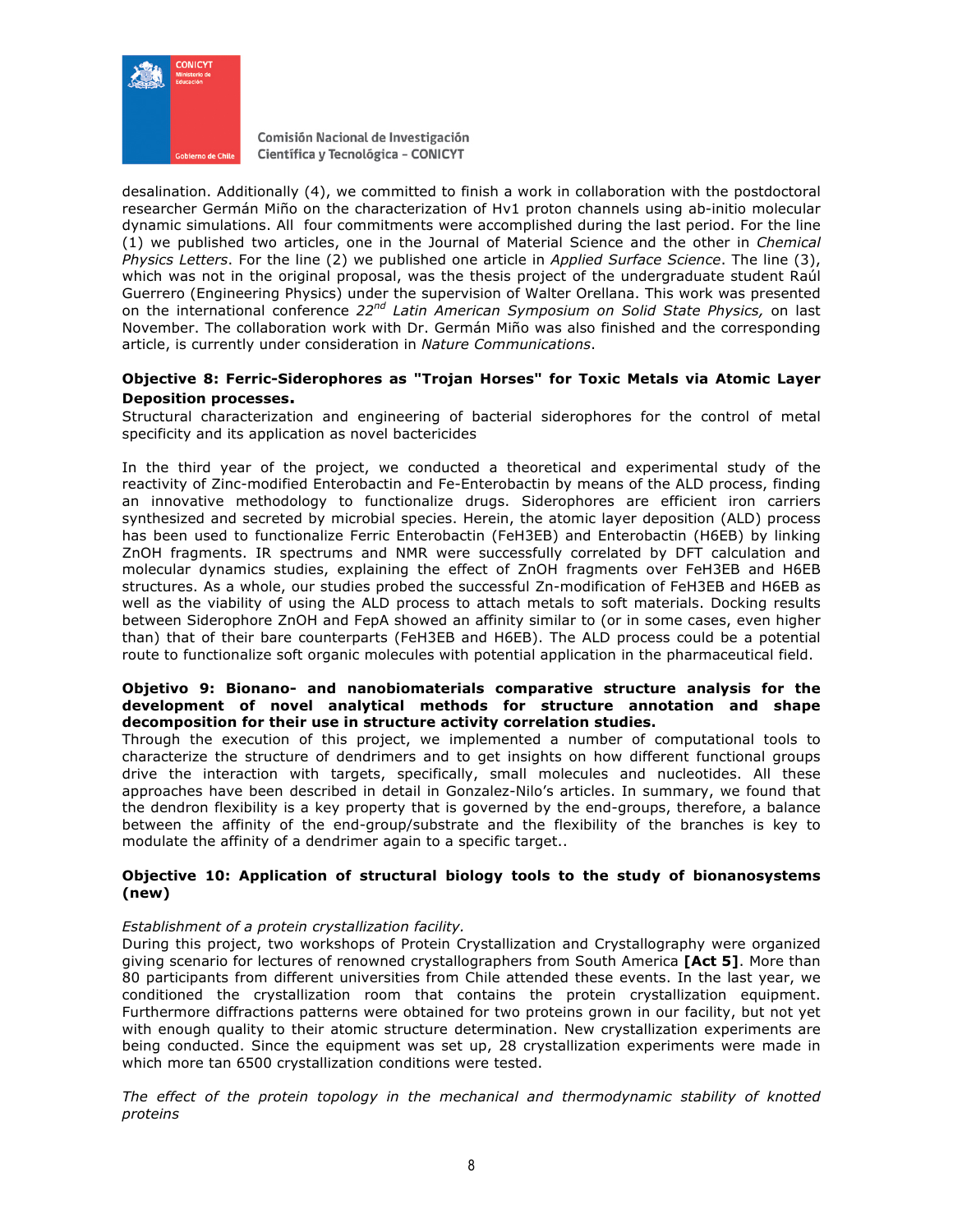

We used comparative modelling to predict the presence of a knot in the structure of the transcription factor TraY, performed the optimization of purification and solubility of this protein and different mutants, improving conditions for monodisperse solutions. This final year we put forward **[Act 5]** the determination of the structure and folding mechanism of TraY. Furthermore, single molecule studies of protein stability by means of optical tweezers were performed. Comparison of non-equilibrium thermodynamic analysis of single molecule force induced transitions from knotted or unknotted configurations of our ARC-L1-ARC construction indicated that the energetic cost paid to knot a polypeptide chain (6-7 kcal/mol) is marginal with respect to the huge free energy associated with the configurational entropy of folding. These results have been presented in national and international congresses.

#### *Development of molecular models to describe the structural properties that modulate the dendrimer/peptide interaction.*

The peptide being studied has beneficial effects on the treatment of circulatory system, skeletal muscle and nervous system diseases. However, due to their instability, peptides cannot be efficiently administered. Therefore, dendrimers have emerged as promissory vehicles to protect and transport a wide range of bioactive molecules **[Act 13]**. In this work, we explored the use of PAMAM-NH<sub>3</sub><sup>+</sup>, PAMAM-OH and PAMAM-COO dendrimers as carrier of peptides by molecular dynamics simulation (MD). Results showed that, over 60 ns of MD simulation, peptide-binding capacity of the dendrimer was 2:1 molar ratio. MD analysis also revealed the capacity of PAMAM-OH to protect Ang1-7 and form stable complexes. Currently, that article has been submitted to review.

#### *Establishment of an expression system for membrane channels.*

Regarding to the purification of membrane channels, hSlo and *Pichia pastoris* were chosen as target protein and expression system, respectively. We are currently testing different protocols to improve protein production and purification **[Act 12]**. In that context, also was exploring the use of dendrimers as "syntactic toxins" again to ion channels. That study was validated experimentally (electrophysiology assays) that low generation of PAMAM can be used as blockers of ion channels. Interestingly, we observe that the effect of PAMAM G2 is produced by the intracellular region. More studies are in progress.

#### *Structure and dynamics of nano-confined water*

Hydrophobicity and Polarity effects on carbon-nanotube assisted solvation.

By conducting out of equilibrium MD simulations we have demonstrated that water filling of SWCNT (single walled carbon nanotubes) is a spontaneous phenomenon, primarily commanded by an entropy gradient (Garate, Perez-Acle et al. 2014) **[Act 16]**. Considering this evidence, we hypothesize that thermodynamic properties of water should be considered when characterizing protein- protein interactions and when dealing with protein-ligand interactions. Our preliminary data suggest that increased water entropy should be considered as an important indicator of energetically favored interactions.

#### *Is the Arg143 the voltage sensor in human Cx26 hemichannels?*

Using MD simulations to study electrical synapsis mediated by Gap Junction channels (GJC) formed by the human connexin (hCx) 26 hemichannel (HC), we have recently discovered a water pocket within the intracellular portion of the hCx26 HC (Araya-Secchi, Perez-Acle et al. 2014). Functional assessments demonstrated that Arg143 is a key residue to the hCx26 HC activity, suggesting that this residue is part of the fast-voltage sensor. To confirm this hypothesis, we are conducting out of equilibrium MD simulations that will be complemented with molecular biology and electrophysiological experiments. If our hypothesis is correct, then we will propose the existence of a voltage-controlled hydraulic gating (VCHG) mechanism in hCx26. Notably, this mechanism will be the very first of its type ever described for ion channels **[Act 16]**.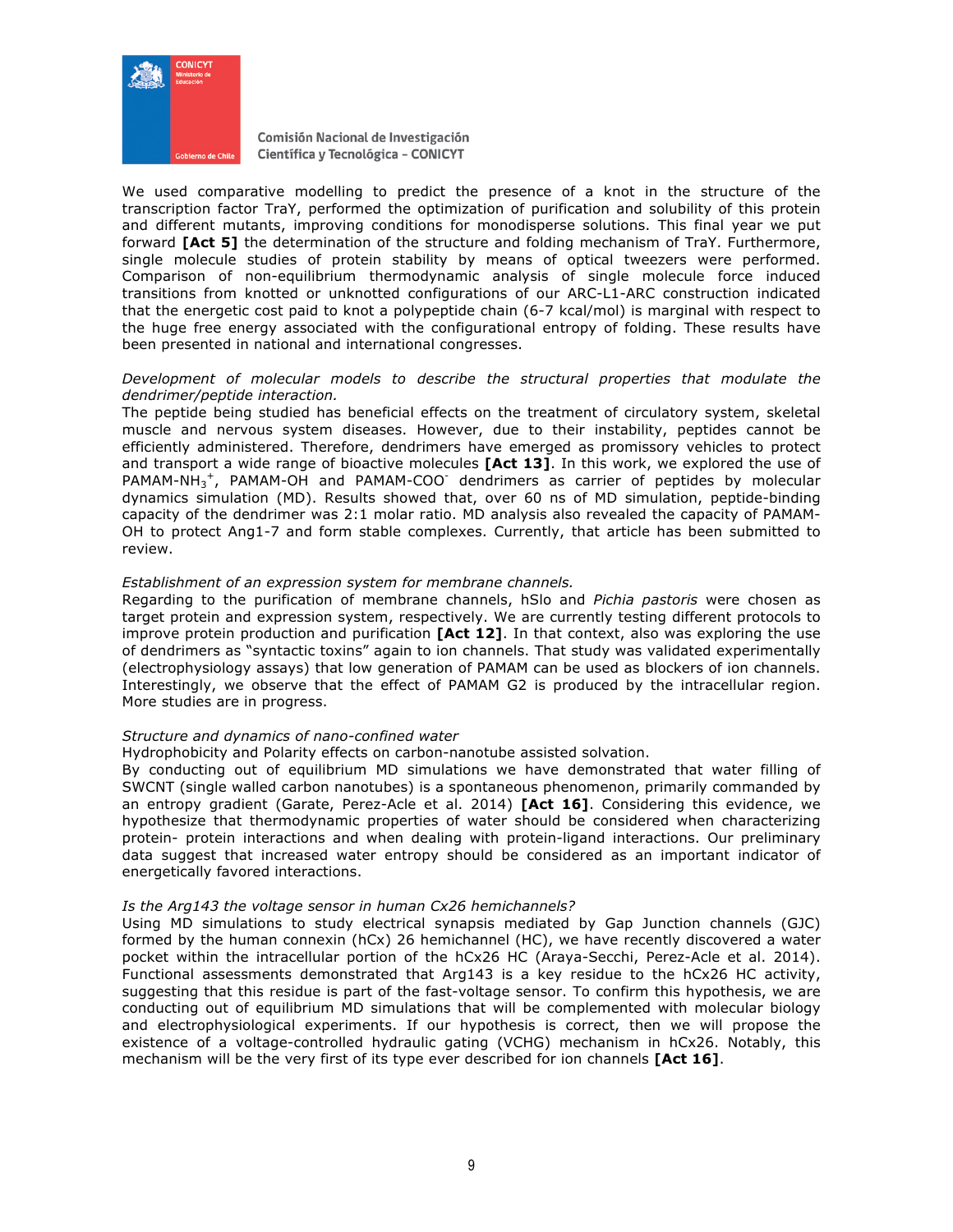

# **IV. OUTPUTS**

During the execution of this project we may report the following indicators:

- 1. 49 ISI publications ISI: 3 of them have been written between the main researchers of this project. Several cross-collaborations were generating during these 3 year, many of them are in progress and evaluation new concepts to apply to new grants.
- 2. 32 theses students: 12 PhD, 11 MsCs and 9 undergrad students. In that context the PI were actively involved, that motivate a cross discussion with exiting and innovative concepts.
- 3. 9 patent applications. Dr. Leonardo Santos has had high productivity in that field, with smart and novel application of dendrimer technology in the agroindustry. At the same time, Dr. Perez-Acle contribute with a novel strategy to create synthetic membranes. Finally, Dr. Gonzalez-Nilo develops a novel system for transfection using concept obtained fro bioinformatics analysis. The transfection prototype has been recently validated in Fraunhofer Institute IME in Germany, showing a really competitive transfection efficiency and low cytotoxicity.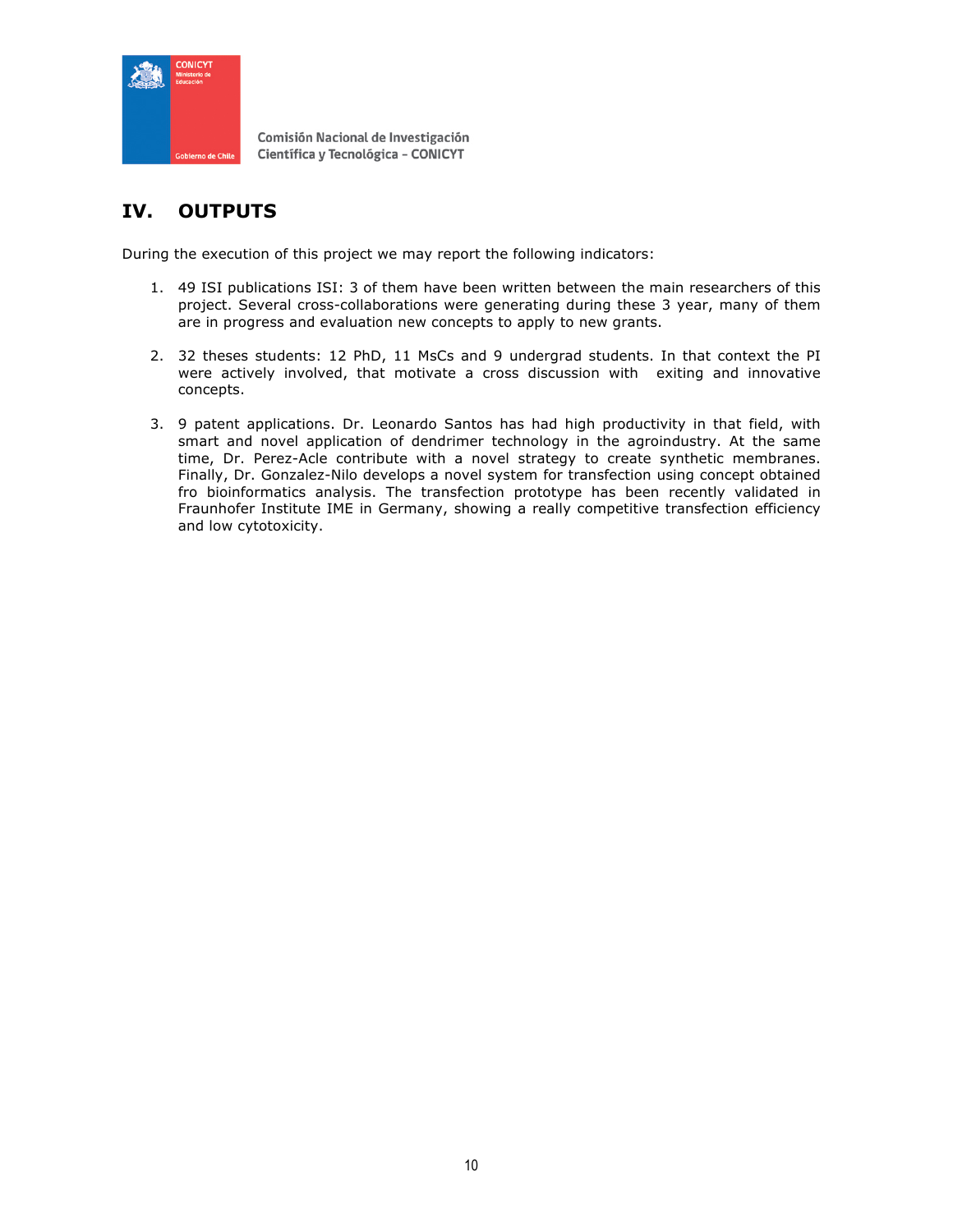

# **V. HIGHLIGHTS**

- 1. This project allowed assembled a multidisplinary team of young and prolific researchers coming from three academic institutions. The commitment of our researchers allows successfully fulfill the main objectives of that project through a multidisplinary discussion that combine computational biology, chemistry, molecular biology and biophysics. The intensive multidisciplinary discussion promoted by that Grant, probably is one of the first in Chile in an academic environment.
- 2. We explored the outcome of diverse structural biology techniques to be applicable for the design of novel nanobiosystems ranging from molecular simulations, chemical synthesis to electron microscopy.
- 3. We used computational tools to design and develop of synthetic nano-systems such as synthetic proteins, smart polymers and molecular nano-interfaces. All these systems have been protected by patents, and some of them have been already accepted. Therefore was possible to integrate from computational molecular design until the production of suitable prototypes.
- 4. We explored the application of organic synthetic chemistry with structural biology tools to support the design of novel nano-particles suitable for applications in drug delivery, water remediation and agriculture.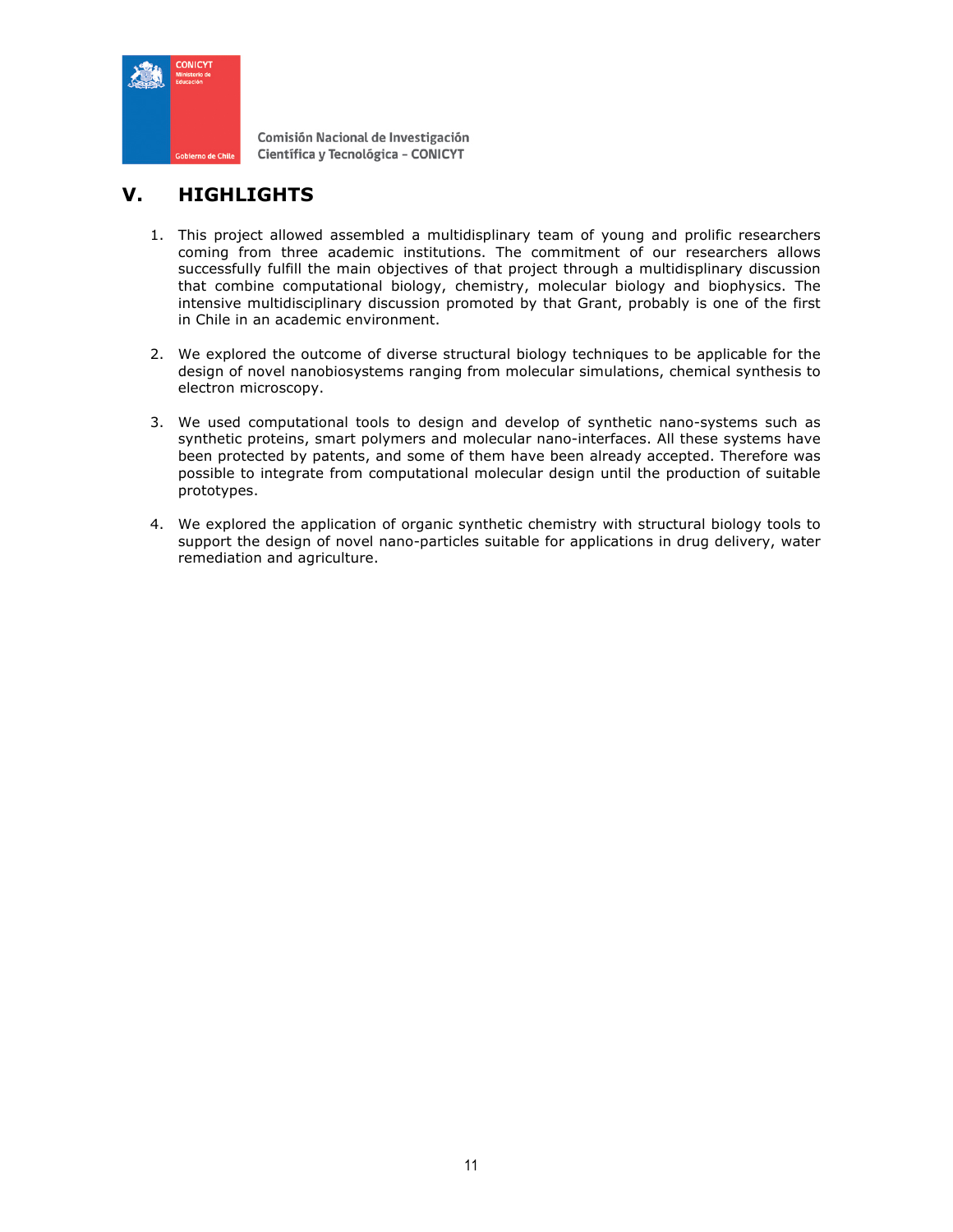

# **VI. LESSONS LEARNED**

### **1. Research Team Grants are very complex projects in two ways:**

- a. Proposal assembly: In order to assemble a successful application, these projects require an interdisciplinary team composed by both young and prolific researchers. Despite we succeed in the application, to be competitive we needed to involve 5 main researchers together with their lab members.
- b. Project execution: As mentioned before, this project was executed by a team of 5 research groups. Considering the number of people involved in the execution of this project, the budget is certainly scarce. Therefore, financial and administrative issues arose during the execution of this project that, to be solved, required budgetary changes. From our point of view, requiring CONICYT acknowledge for every budgetary change is an administrative overhead that could be easily simplified by using a web platform as in the case of the FONDECYT projects.

### **2. Budget is scare.**

As mentioned before, the assembly and execution of a Research Team Grant requires the involvement of several main researchers and their labs. Therefore, the available budget results scarce compared to the obtained output. PIA-CONICYT should evaluate the success of this program and, consequently, increase the available budget per grant.

### **3. The execution time of a Research Team Grant is too short**

- a. Team complexity: As part of this program rules, teams applying to Research Team Grants should be young, prolific and multidisciplinary. Assembling and coordinating such a group of people is a complex task that requires a lot of administrative work. Moreover, the establishment of collaboration efforts between diverse groups requires time, money and ideas to be pursued. Therefore, a 3-year period of execution is certainly a short period of time that should be extended to 5 years: even FONDECYT acknowledges this issue by allowing projects spanning by 4 years.
- b. Team dissolution: On the other hand, once the team has finally been assembled, establishing joint research efforts and other collaborative activities, the grant comes to and end. Thus, hired people and their accumulated knowledge, tend to move out from the groups belonging to the Research Team Grant. Therefore, a 3 year period of execution is certainly a short period of time that should be extended to 5 years.